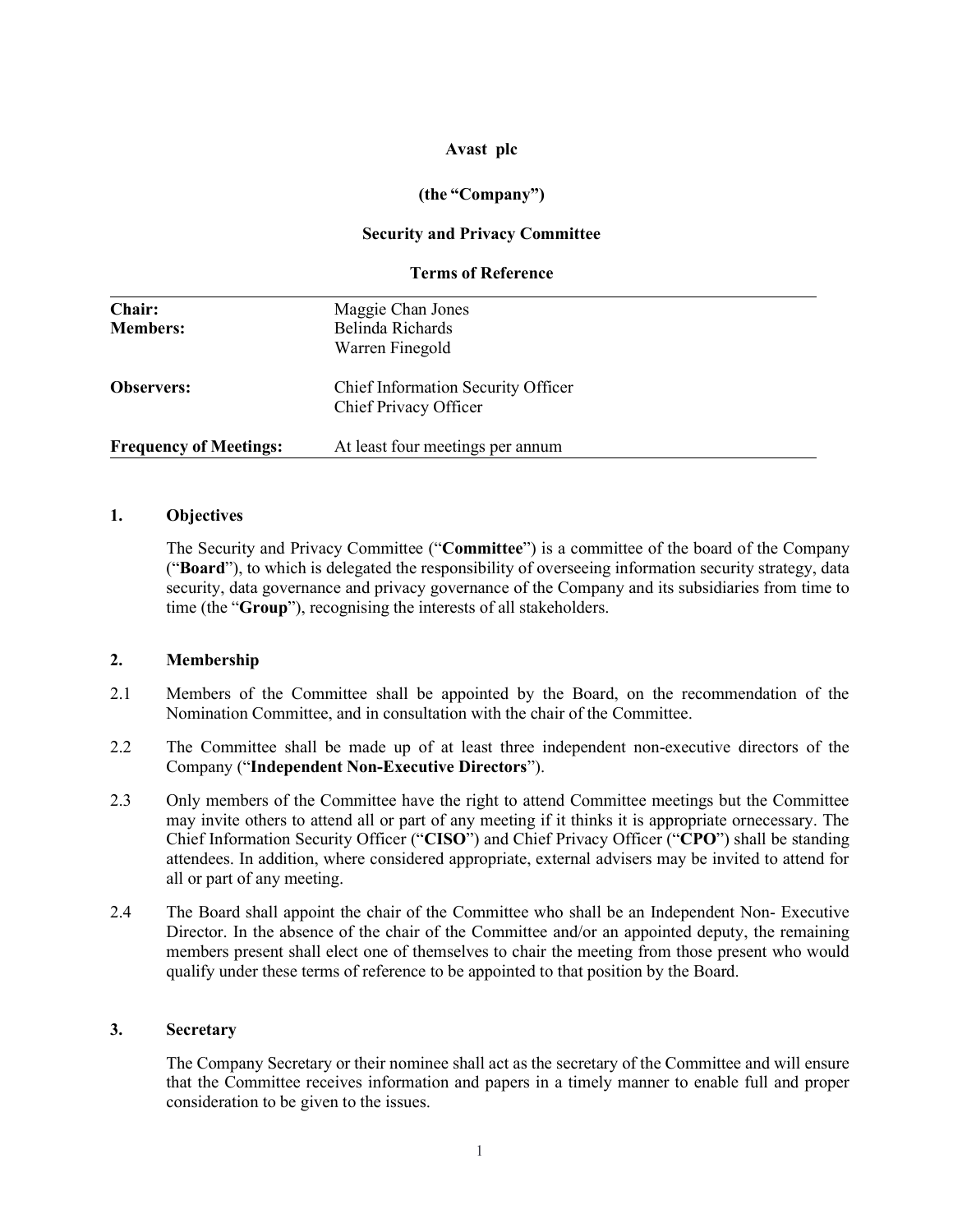# 4. Quorum

- 4.1 The quorum necessary for the transaction of business shall be two. A duly convened meeting of the Committee at which a quorum is present shall be competent to exercise all or any of the authorities, powers and discretions vested in or exercisable by the Committee.
- 4.2 Meetings of the Committee may be held virtually through an appropriate conferencing tool or by any other means whereby the participants are able to communicate effectively with each other.

# 5. Frequency of Meetings

The Committee shall meet at least four times a year and at such other times as the chair of the Committee shall require.

## 6. Notice of Meetings

- 6.1 Meetings of the Committee shall be called by the secretary of the Committee at the request of any of its members.
- 6.2 Unless otherwise agreed and except where a situation of urgency otherwise requires, wherever practicable, notice of each meeting confirming the venue, time and date together with an agenda of items to be discussed, shall be communicated to each member of the Committee, any other person required to attend and all other Independent Non-Executive Directors, no later than two working days before the date of the meeting. Supporting papers shall, wherever practicable, be provided to Committee members and to other attendees as appropriate, at the same time.

### 7. Minutes of Meetings

- 7.1 The secretary of the Committee shall minute the proceedings and resolutions of all Committee meetings, including the names of those present and in attendance.
- 7.2 The secretary of the Committee shall ascertain, at the beginning of each meeting, the existence of any conflicts of interest and minute them accordingly.
- 7.3 Draft minutes of Committee meetings shall be circulated promptly to all members of the Committee. Once approved, minutes should be circulated to all other members of the Board unless in the opinion of the chair of the Committee it would be inappropriate to do so.

### 8. Duties

- 8.1 The Committee should carry out the duties below for the Group as a whole, as appropriate.
- 8.2 The Committee shall:
	- (a) oversee and advise the Board on information security strategy, data security, data governance and privacy governance of the Group;
	- (b) review at least twice a year the Group's information security risk assessment (within the Group's overall risk register) and report on the outcome of its review to the Audit Committee;
	- (c) receive, review and monitor any data security, data governance or data privacy incidences or